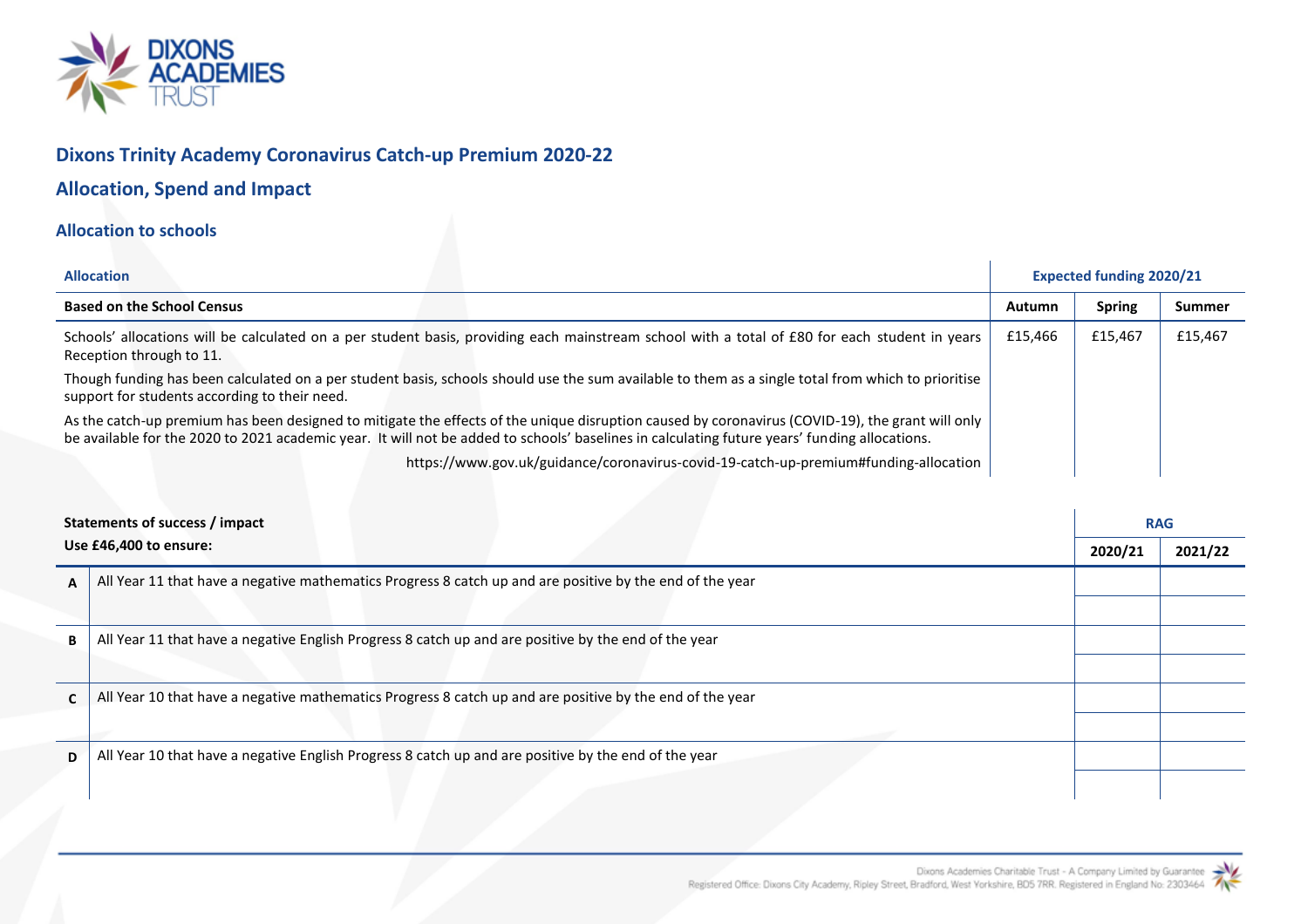| <b>Plan / Spend</b> |                                                                                                                                      |                                 |                | <b>Implementation Timeline</b> |                        |                               |               |               |                              |           |                       |          |            | <b>RAG</b> |         |
|---------------------|--------------------------------------------------------------------------------------------------------------------------------------|---------------------------------|----------------|--------------------------------|------------------------|-------------------------------|---------------|---------------|------------------------------|-----------|-----------------------|----------|------------|------------|---------|
|                     |                                                                                                                                      | $\ast$<br>Link<br><b>G</b><br>⋖ | Toolkit**<br>甾 | Jul 20                         | $\overline{20}$<br>Sep | $\overline{21}$<br><b>net</b> | Jul 21        | <b>Sep 21</b> | $\overline{2}$<br><b>ner</b> | Jul 22    | $\overline{2}$<br>Sep | Cost (£) | Lead       | 2020/21    | 2021/22 |
|                     | Use the Tutor Trust to work with identified students                                                                                 |                                 | 17<br>30       | P                              | Co<br>Im               | Rv                            | $\rightarrow$ |               |                              | <b>Rv</b> | $\rightarrow$         |          | <b>THa</b> |            |         |
| $\overline{2}$      | Employ Trinity Tutors to work with Year 11 students in mathematics                                                                   |                                 | 17<br>30       | P                              | Co<br>Im               | Rv                            | $\rightarrow$ |               |                              | <b>Rv</b> | $\rightarrow$         |          | <b>THa</b> |            |         |
| 3                   | Employ Trinity Tutors to work with Year 11 students in English                                                                       |                                 | 17<br>30       | P                              | Co<br>Im               | Rv                            | $\rightarrow$ |               |                              | <b>Rv</b> | $\rightarrow$         |          | <b>THa</b> |            |         |
| 4                   | Use The Access Project to work with identified students in Years 9<br>and $10$                                                       |                                 | 17<br>30       |                                | P<br>Co                | Co<br>Im                      | Rv            | $\rightarrow$ |                              | Rv        | $\rightarrow$         |          | <b>THa</b> |            |         |
| 5                   | Employ an outstanding teacher of mathematics, who left last year<br>to complete a PhD, to work with small groups of Year 11 students |                                 | 17<br>30       |                                | P<br>Co                | Im                            | Rv            | $\rightarrow$ |                              | Rv        | $\rightarrow$         |          | <b>THa</b> |            |         |

*\*ASP Link = Academy Strategic Plan Link (see Appendix 1 for more details)*

*\*\*EEF Toolkit = Education Endowment Foundation (see Appendix 2 for more details)*

**Key**

**Co** Communicate **Pl** Plan **Pt** Pilot **Rv** Review **Im** Implement

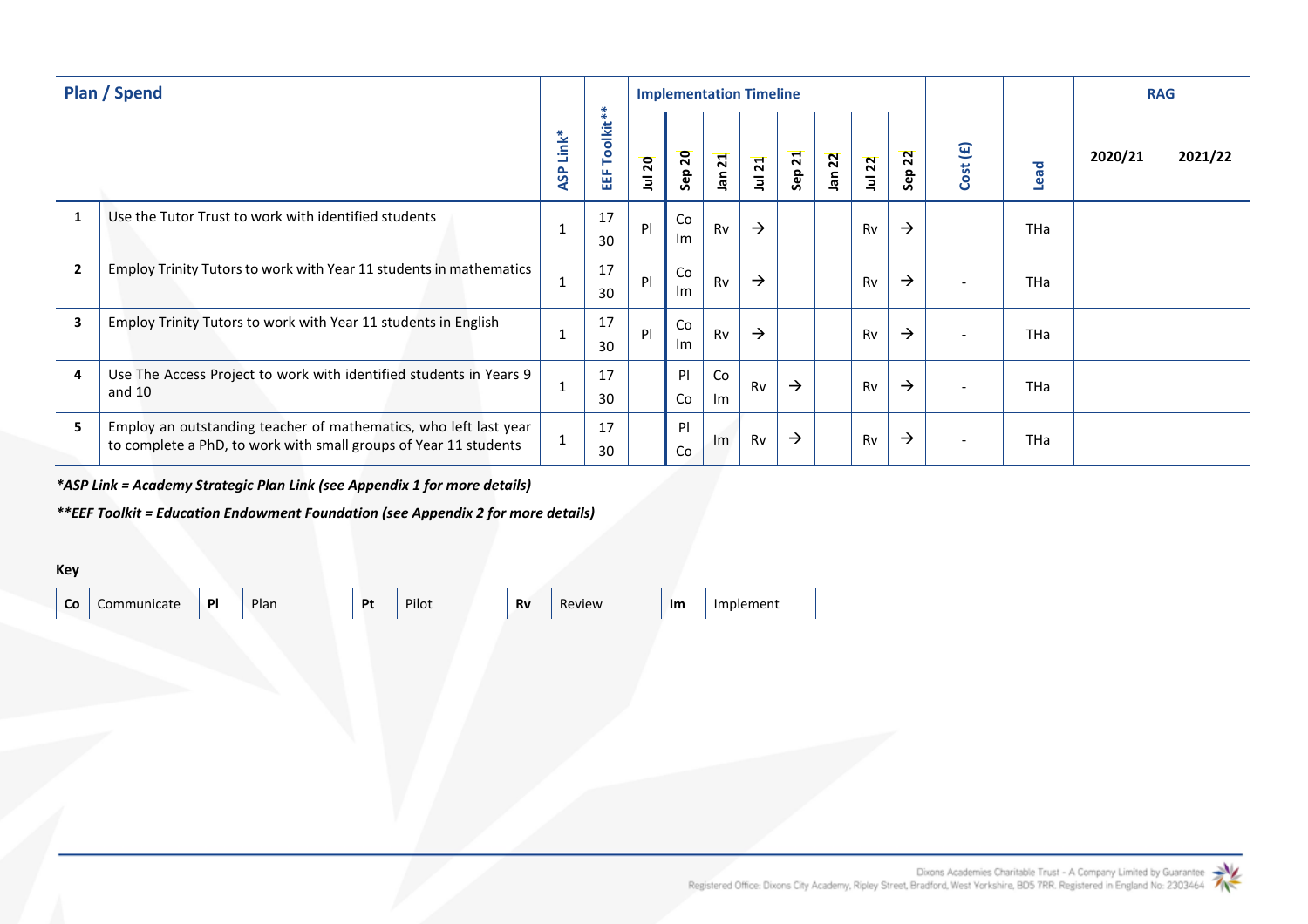### **Appendix 1 Academy Strategic Plan**

#### **2-5 year master plan**

- 1. Create a Teaching and Learning team who will ensure students benefit from a sector-leading curriculum taught by exceptional practitioners
- 2. Equitable and exceptional pastoral support in both KS3 and KS4
- 3. Fulfill our civic responsibility within the community
- 4. Develop our Music offer so that all students, especially those from DMP, have the opportunity to continue their music studies to the highest level

#### **Big moves for 2020/21**

- Sector-leading on curriculum and T&L
- Spearheading civic change in Bradford
- Amplifying our distinct Music offer

### **Appendix 2 Education Endowment Foundation (EEF)**

To support schools to make the best use of this funding, the Education Endowment Foundation (EEF) has published [a coronavirus](https://educationendowmentfoundation.org.uk/covid-19-resources/covid-19-support-guide-for-schools/#nav-covid-19-support-guide-for-schools1)  [\(COVID-19\) support guide for schools](https://educationendowmentfoundation.org.uk/covid-19-resources/covid-19-support-guide-for-schools/#nav-covid-19-support-guide-for-schools1) with evidence-based approaches to catch up for all students.

In addition, The Sutton Trust-EEF Teaching and Learning Toolkit is an accessible summary of educational research which provides guidance for teachers and schools on how to use their resources to improve the attainment of disadvantaged pupils.

The Toolkit currently covers 30 topics, each summarised in terms of their average impact on attainment, the strength of the evidence supporting them and their cost.

| Approach                |                            | Cost<br><b>Estimate</b> | <b>Evidence</b><br>Estimate | Average<br>Impact | <b>Summary</b>                                                               |  |  |  |  |
|-------------------------|----------------------------|-------------------------|-----------------------------|-------------------|------------------------------------------------------------------------------|--|--|--|--|
| $\mathbf{1}$            | Arts participation         | f f f f f f             | *****                       | + 2 Months        | Low impact for low cost,<br>based on<br>moderate evidence.                   |  |  |  |  |
| $\overline{2}$          | Aspiration interventions   | f f f f f f             | *****                       | 0 Months          | Very low or no impact for moderate cost,<br>based on very limited evidence.  |  |  |  |  |
| $\overline{\mathbf{3}}$ | Behaviour interventions    | f f f f f f             | *****                       | + 3 Months        | Moderate impact for moderate cost, based<br>on extensive evidence.           |  |  |  |  |
| 4                       | <b>Block scheduling</b>    | f f f f f               | *****                       | 0 Months          | Very low or negative impact for very low<br>cost, based on limited evidence. |  |  |  |  |
| 5                       | Collaborative learning     | f f f f f f             | *****                       | +5 Months         | High impact for very low cost, based on<br>extensive evidence.               |  |  |  |  |
| 6                       | Digital technology         | f f f f f f             | *****                       | +4 Months         | Moderate impact for moderate cost, based<br>on extensive evidence.           |  |  |  |  |
| 7                       | Early years intervention   | fffff                   | *****                       | +5 Months         | High impact for very high cost, based on<br>extensive evidence.              |  |  |  |  |
| 8                       | Extended school time       | f f f f f f             | *****                       | + 2 Months        | Low impact for moderate cost, based on<br>moderate evidence.                 |  |  |  |  |
| 9                       | Feedback                   | ffffff                  | *****                       | + 8 Months        | Very high impact for very low cost, based on<br>moderate evidence.           |  |  |  |  |
| 10                      | Homework (Primary)         | f f f f f               | *****                       | + 2 Month         | Low impact for very low cost, based on<br>limited evidence.                  |  |  |  |  |
| 11                      | Homework (Secondary)       | f f f f f f             | *****                       | +5 Months         | High impact for very low cost, based on<br>limited evidence.                 |  |  |  |  |
| 12                      | Individualised instruction | f f f f f               | *****                       | + 3 Months        | Moderate impact for very low cost, based<br>on moderate evidence.            |  |  |  |  |
| 13                      | Learning styles            | f f f f f               | *****                       | +2 Months         | Low impact for very low cost, based on<br>limited evidence.                  |  |  |  |  |